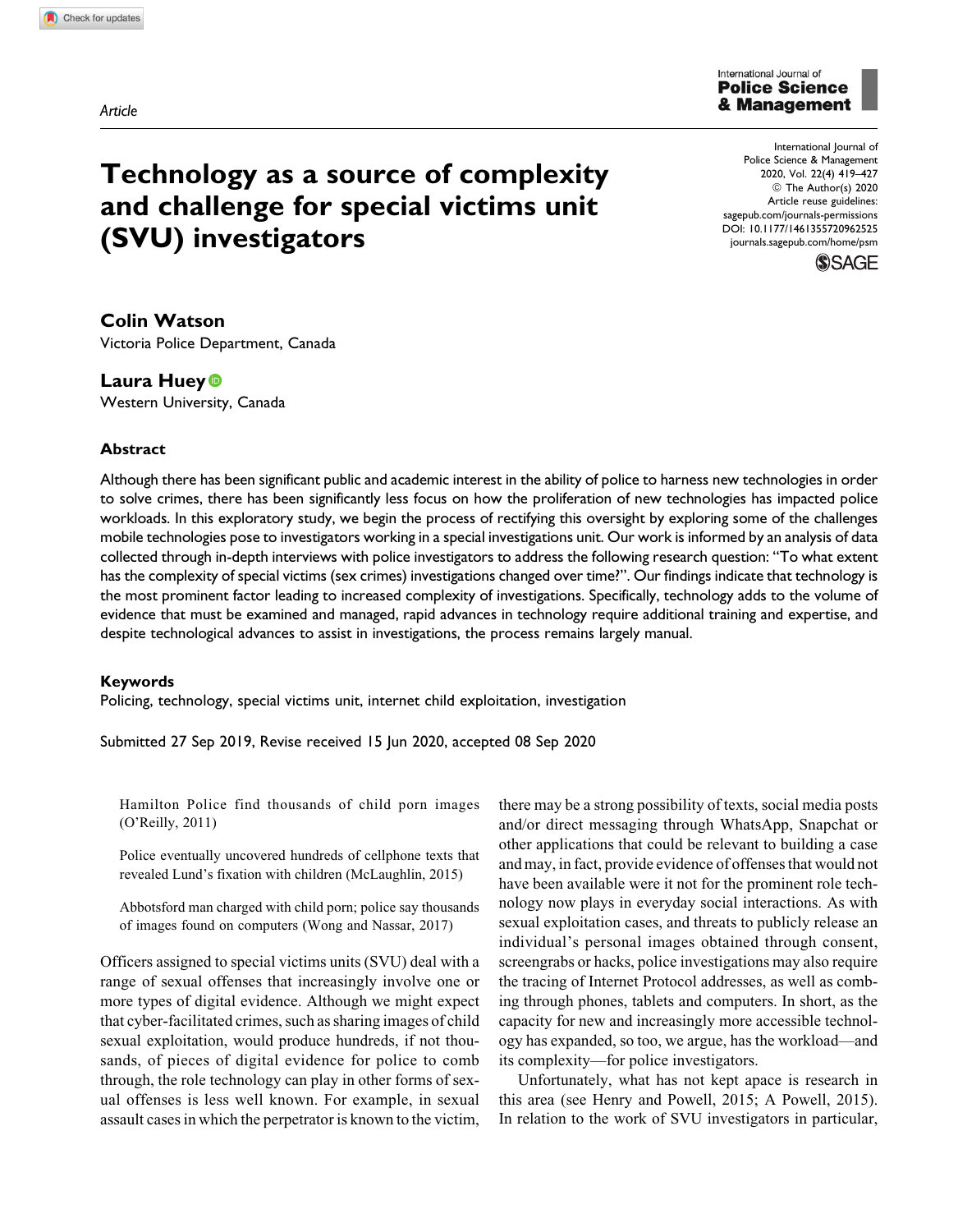we note that searches of the relevant scholarly literature located very few articles, most of which focus primarily on issues related to the potential for psychological harm and/or emotional burnout caused by handling disturbing images and texts (Burruss et al., 2018; N Powell et al., 2014). Studies that represent exceptions to this trend typically focus instead on general challenges faced by police, including jurisdictional boundaries, legal, training and resource issues, among others (Henry et al., 2018; A Powell and Henry, 2018; Vincze, 2016). Although these are all relevant considerations in understanding the growing complexity of SVU work, our interest in this article presumes that the prominence of technology use in the course of committing offenses has facilitated more potential opportunity for technology-based evidence to be found and form the basis of a prosecutable case. This article therefore focuses more specifically on investigators' perceptions of the challenges that digital evidence—and the continuing development of new technologies and thus new forms and new capacities for ever-increasing volumes of digital evidence—present.

We are not the first to observe that digital evidence has become a routine feature of SVU work. A study of sex crimes' investigators released in 2019 similarly made the case that "digital evidence is now an element in the vast majority of cases" (Dodge et al., 2019: 6). These authors noted the "huge increase in [the] volume of digital evidence in sex crime cases" (Dodge et al., 2019: 8; see also Vincze, 2016), as do we. In this study, we also rely on interviews with police investigators ( $n=14$ ) to guide an initial understanding of the complexity of their work, and the role that technology plays in creating an ever-shifting landscape within which they must constantly learn and adapt.

# **Method of inquiry**

The purpose of this study was to address the research question: "To what extent has the complexity of special victims (sex crimes) investigations changed over time?".

To answer this question, we draw on an exploratory analysis of qualitative interviews with 14 police investigators at a small Canadian municipal police service.

To create an ideal sample size, organizational records were reviewed to determine the names of officers assigned to SVU duties in each of the three years of focus. Of the 16 officers identified, two declined. Thus, 14 open-ended interviews were conducted with police investigators<sup>1</sup> who were either current or previous members of a SVU. Investigators were asked a range of questions related to their current or previous work role, including questions on:

- $\bullet$ their police work history;
- $\bullet$ general features of their work within the SVU;
- $\bullet$ factors that lead to successful case closures;
- $\bullet$  internal challenges experienced in investigating SVU cases;
- $\bullet$  external challenges experienced in investigating SVU cases;
- $\bullet$  factors that have had significant impacts on SVU work and workload;
- $\bullet$ emerging trends that might impact future SVU work;
- $\bullet$ suggestions for addressing challenges.

Interviews were conducted both in-person and by phone by two research team members, and were typically between 45 minutes and 2 hours in length. All interviews were conducted with the approval of a university ethics research board and in compliance with Canadian Tri-Council guidelines for ethical research. Once consent was received, 12 interviews were recorded and subsequently transcribed. In two cases, participants preferred not to be recorded and detailed interview notes were taken instead.

#### *Data analysis*

Once transcriptions were complete, a third researcher independently engaged in an initial open coding of the interview data using thematic analysis, which has been described as offering a rich, yet flexible, approach to analyzing qualitative data (Braun and Clarke, 2006). This initial coding, as well as a subsequent, more focused effort, was conducted through line-by-line readings<sup>2</sup>. This open coding allowed for the identification of major themes related to our research question, including:

- $\bullet$ technology increases workload;
- $\bullet$  the major case management model (MCM) requires more work;
- $\bullet$ Crown disclosure requirements create more work;
- $\bullet$  new knowledge of victim needs/eyewitness testimony has added further complexity.

Initial counts of these major themes revealed that 13 of 14 interviews identified technology as a major issue driving increases in the volume and complexity of their work. Further, this theme also produced a cluster of sub-themes of interest, thus the decision was made to focus on "technology" as a driver of complexity, and to re-code the data using a more focused approach. This second coding yielded the results in Table 1.

## **Results**

#### *Theme 1: Technology increases volume*

Technology doesn't always decrease work and in a lot of cases, certainly in our world, it's actually increasing the work. (Interviewee 7)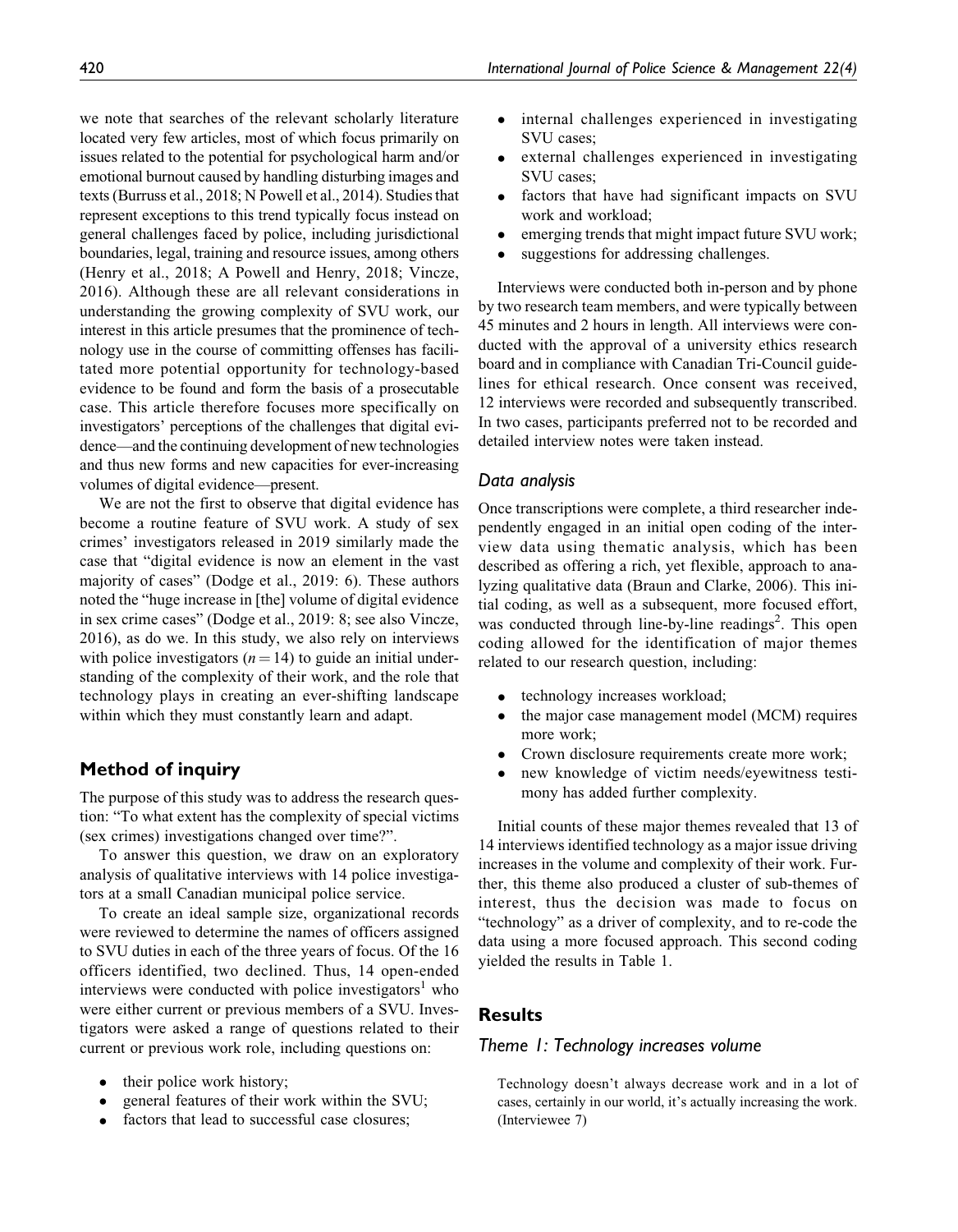|  |  |  |  |  |  | <b>Table 1.</b> Number of SVU members endorsing a major theme. |  |  |  |  |  |
|--|--|--|--|--|--|----------------------------------------------------------------|--|--|--|--|--|
|--|--|--|--|--|--|----------------------------------------------------------------|--|--|--|--|--|

| Theme                                      | Frequency |
|--------------------------------------------|-----------|
| Technology as a driver                     | 13        |
| Technology increases volume                | ı٥        |
| Too much evidence                          | 5         |
| Increased range of offenses                | 3         |
| Multiple technologies involved             |           |
| Scale of offending/numbers of perpetrators |           |
| Transcription of interviews                | 5         |
| Chasing technological change               |           |
| Technical difficulties with changes        | 8         |
| Technology requires more training          | 5         |
| Technology can only do so much             | 2         |
| Technology requires more explanation       |           |

In this section, we examine the major themes and subthemes that emerged through our interviews with SVU investigators, including: issues related to increasing workload; the effects of rapid technological change; the reality that technology does not replace the entire manual workload; that significant investment in training is needed to stay apace of technological change; and the burden on investigators to translate technology, and the digital evidence it produces, for other criminal justice actors.

*Technology increases volume: Too much evidence.* As noted previously, 13 of 14 interviewees cited technology—in one or more different ways—as having a significant impact on their workload. The most common issue cited  $(n=10)$  was the volume of potential digital evidence produced through mobile and other technologies, material that—whether germane to the investigation or not—still had to be sifted through as part of the investigation process. One officer explained the volume of images, texts and other materials that may have to be waded through as part of the process:

Everybody operates on their cell phones, so you may get contact between the victim and the offender on the cell phone, or ... like if their interaction started in the public, you may actually have that interaction on video. But it is tremendously laborious to go through that. You can imagine if you dump a cell phone. You may have 20,000, 30,000 photos, you may have countless amounts of text messages and e-mails. We try and keep it as narrow as possible for what's required, but it takes time to go through that and it can take a lot of time to go through that. (Interviewee 4)

Another officer described this aspect of their work as "so time-consuming". Citing a recent case, "we had 5,000 text messages to go through", including "hey, band practice is tomorrow at three". And, as much as one might want to gloss over those messages, "I need to be able to say of these 5000, there were 300 very explicit sexual messages". Another case involving an accused's smashed cell phone resulted in raw data having to be downloaded from the damaged device to look for evidence. The result? "[C]lose to a terabyte, which is like a building full of paperwork". In discussing the case further, the officer noted, "All the people we involved to try and crack this phone in the first place and then the dump afterwards—and we ended up finding what we need and convicting them and he just got out of jail last year and was an excellent file—but the work, you'd never have guessed". Officers also used phrases like "hundreds of hours", "too much information", and "overload" to describe the work time spent combing through digital evidence on different types of files.

In terms of cases producing the highest volumes of digital evidence, interviewees agree these are typically the internet child exploitation (ICE) files. One current case described involved an estimated 100,000 images, which had to be gone through and categorized as to whether each image meets the legal definition of child exploitation. Another described ICE files as "a different kettle of fish" because these cases tend "to be very difficult" involving "100,000 images of child pornography and all of it's got to be categorized before it goes for charge approval". How, he wondered, do you do that without burning out officers? An ICE officer provided a solution: "I could probably use another four of me in here, at least".

*Technology increases volume: increased range of offenses.* As previous scholarly work has documented (Zhang et al., 2012) and our interviewees observed, many traditional crimes found in the physical world are also likely to be committed in the online world and/or facilitated through mobile devices, online platforms and so on. One officer explained the SVU caseload: "We're dealing with child sexual abuse, we're dealing with serial sex offenses, we're dealing with ... luring, child pornography". Another noted that technological developments have also led to new, techenabled forms of older crimes, such as cyber-extortion or sexual harassment. "With technology comes technology problems", an investigator stated,

... like the whole sexting things and where people send ... like we get files now where people are distributing intimate images of somebody. That never used to be a thing until we had cell phones that could take pictures. And we have files where basically people are extorted via Skype or they were promised money to do whatever on video and then the people record it.

*Technology increases volume: scale of offending/numbers of perpetrators.* Although the relative ease of online social networking has provided tremendous personal and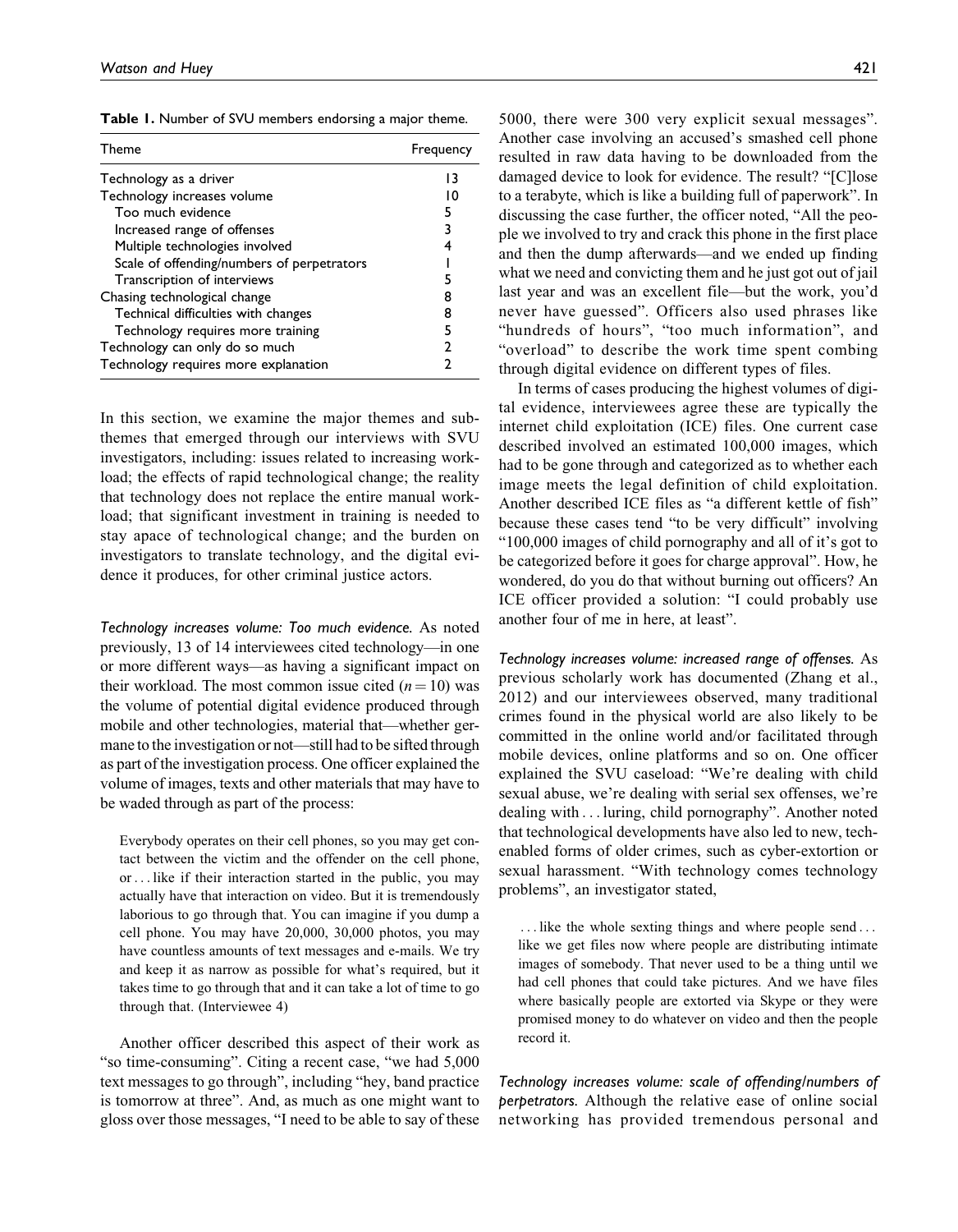professional benefits for many individuals and groups, that ease has also allowed criminal actors to readily find each other, as well as new providing opportunities for committing crime (Bissias et al., 2016; Broseus et al., 2017). The scale of certain forms of offending, has, in turn, as one officer noted, created huge resource issues for police services, which frequently lack the officers needed to target every single criminal act. To illustrate this problem, one officer observed, "With the internet, especially with the child luring now, that medium is huge ... with our ICE officer, it's hunting fish in a barrel ... it's everywhere, and it's just like how far can we go hunting for these people? Because it's very easy to find them". The problem is, he explained, "If we had 100 officers, I could use a thousand officers".

*Technology increases volume: multiple forms of technology.* As the pace of innovation continues to accelerate and technology expands into new products or old products serving new functions, it is not simply the volume of digital evidence that increases, but also the forms of technology from which evidence can be captured. Thirty or so years ago mounted surveillance cameras, and the occasional camcorder, were the principal modes by which people captured video images. Today, these have given way to cell phones and other mobile devices. Video images can be captured on laptop cameras and cameras mounted on desktop computers. As a result, what might otherwise seem like a relatively straightforward case could require searching through files on multiple forms of technology. For example, the investigation for one case lasted "probably at least a year and a half" because of the complexity of the case, the length of time over which the offenses had been occurring, and the number of devices that had to be seized and searched. "[T]hree different phones and the school computer and the personal laptop ... one of the phones was a flip phone and one's an iPhone 7 or whatever. It's just going through them". And, if one of the phones is locked, "we've got to send it to an agency in the States . . . it's a US \$1000 a pop". With computerized cars, onboard Wi-Fi and smart home technology, it's not only cell phones that create extra work for SVU members. "We get cars now that are coming in because they have computers", one senior officer noted, "Soon we're going to getting the Echos and the Google homes and the refrigerators". Looking into the future, he added, "who knows what else we're going to get".

We were fortunate in that a couple of our interviewees had had long tenures in policing, particularly in the investigative division. As a result, they were able to contrast for us how technology had affected the evolution of their workloads and the complexity of their cases. One of the best examples was provided in the following story:

So, the complexity of... the very first homicide I ran, it was a true whodunit. A guy was stabbed to death downtown. We had no idea, and a lot of good cops did a lot of good work and eventually over a period of about three weeks, we were able to identify two suspects, arrested, charged them, and convict them of murder. That entire investigation—and I don't know what it's called, but it's one of those banker's box that was about four inches wide and the front flipped open you could file folders in it, so it's probably four inches—legal width—by paper height. That entire investigation fit into that box. If I transported that same crime to today? First of all, we don't do it in paper form anymore. If I had that same investigation today and put it in a paper form, conservatively, it would fill up two four-door filing cabinets. We didn't have video surveillance. We didn't have all these phones where there's potential for tracking it all. And all that stuff has to be in there. We would go through and interview 20 witnesses—handwritten statements. Now they have to be audio-videoed. All have to be transcribed, proofread, etc. before they will go to Crown. Other pieces... everybody's got a cell phone. So, would we have to do production order for cell phones, we have to have warrants for cell phones... All those things just cause the size of the investigation to increase exponentially. And conducting the same type of investigation in today's standards—that investigation would have been from '98—and you would have looked at that investigation in this little box compared to the probably eight drawers sitting beside it and you go 'What the F? Come on'.

*Technology increases volume: transcription of interviews.* Not all of the issues with technology stem directly from digital evidence, there is also an expectation that audio- and videotaped forms of evidence will be submitted to Crown prosecutors and courts in written format. Thus, each and every interview must be transcribed. This process has significant implications for investigators who are tasked with reviewing transcribed statements to ensure their accuracy.

To explain the process, an officer described what happens with just one interview:

So that five-and-a-half hour interview that I do? That needs to be transcribed and sent to Crown with the original copy of the video and audio and transcription, prior to charges being approved. And so, it takes a transcriptionist at least a week to do that ... Then it takes me at least a day, probably two days, to go over that and check it and then sign off on it. And then I've got to give it to our disclosure analyst who's got to take some time to build the file and put it into a format that can be disclosed to Crown so that they can in turn, disclose it as they're required to. (Interviewee 10)

Previously, written statements would be submitted to Crown, and only those deemed necessary to the case would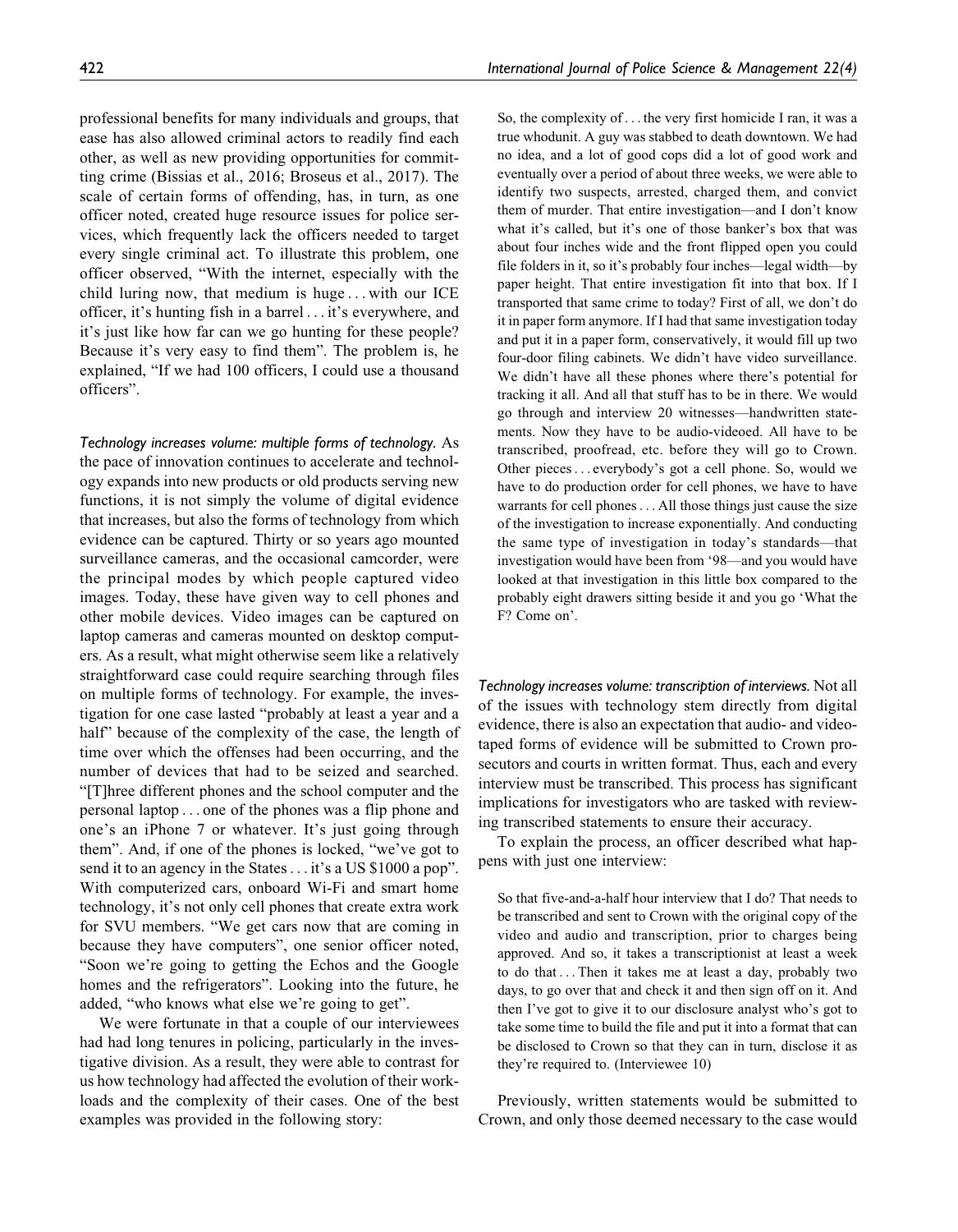be subjected to a full, formal interview that would be transcribed and submitted. Now all interviews are to be recorded and transcribed, and each of those transcriptions must be reviewed by the officer. "I don't know if you've ever proofread a four-hour interview", one officer asked, "but it's frickin painful". Comparing SVU files with those in other areas of investigation, an SVU officer observed,

I would say sexual assault files are very transcript heavy. There's a lot of interviews that go along with sexual assault files. So those files require a fair amount of reading and vetting because when people are interviewing, that's when they disclose personal information and things that we would need to vet out. Whereas a fraud file is going to be document heavy with lots of cheques and balance sheets and things like that. So, it's a different sort of lens that you're looking at it. (Interviewee 13)

Summarizing the situation, a senior officer stated, "The transcription loads have increased exponentially", requiring "more resources". Another agreed, "In 2016 when I started, we had one disclosure analyst civilian position and now we've got three, and we could use more". These loads and the significant strain they can place on Canadian police departments, become a problem for investigators because of Supreme Court rules regarding both full disclosure of facts and the timeliness of cases proceeding to trial. No officer wants a case to be thrown out of court because of either condition. "The disclosures [issue] is the big one", one interviewee stated, "And so how do you get these massive files to defense in the manner that's prescribed versus, you know, Stinchcombe<sup>3</sup>?".

# *Theme 2. Chasing technological change*

With the speed at which technologies become obsolete and are replaced by newer hardware and software with expanding capacities, police services are continually forced into a game of "catch up" to stay on top of the ability to identify and capture sources of digital evidence. Laughing, an officer expressed this as follows, "Everything is just changing all of the time ... it's just so hard to keep up. And it's getting more complicated—like phones! Phones are getting so complicated". In this section, we explore two major subthemes that emerged through our analysis: technical difficulties with software/hardware changes; and training requirements.

*Changing technological change: Technical difficulties with changes.* One of the most significant challenges facing SVU and other police investigators is the rate at which new encryption tools come onto the marketplace. Officers working child exploitation cases are particularly

challenged, as offenders are able to make use of encryption to hide images of child exploitation and other incriminating files. As one officer explained, "from a forensics side of things on the ICE side, it's getting more and more difficult to get by that encryption". Another made a similar point, "our forensics people can't even get into these phones because they're getting so secure and they're very difficult for us to get into and for us to crack and access". Given the ubiquity of mobile technology, and the ease of online access, the growth of ever-stronger privacy technologies represents a nightmare scenario for ICE officers. Another relevant technological roadblock is the use of Virtual Public Networks to hide Internet Protocol addresses to access the "dark web". "It's exceptionally difficult", one officer stated, "for us to track them through that". Similarly, with the ability to buy used technology through online marketplaces, there is also the possibility that a phone may have been sold multiple times. Trying to track devices is "incredibly time-consuming", one SVU officer explained, "and we can't even keep up with technology".

New technology also means not only having to learn new ways to track and collect evidence, but also having and keeping up with the latest hardware and software across an array of technologies. For example, "there is a ton of different video capture systems" and police services might not "have the right software" to access images. Not surprisingly, this problem also plagues those who need access to phones, computers and tablets, "because the phones and computers change so fast, suddenly the software the tools we use become obsolete and new stuff comes in. So, it's always, always changing".

Social media platforms are another site of rapid change. One older investigator referenced the days when "child porn was Polaroids or Super 8 movies", "there was no advertising on social media for [names a platform] or any of these other goddamn sites that exploited young girls or boys". Now, with social media, predators "can actively hunt. They can actively go online and solicit this stuff". Police are forced to stay on top of each change, with the introduction of new modes of online chatting and private messaging, as well as a host of places to post pictures, share video content, and access people and their personal information.

*Changing technological change: Technology requires more training.* SVU personnel require a diverse set of social, legal and technical skills, ranging from being able to conduct interviews to understanding how to craft production orders and warrants. They must also stay knowledgeable about the increasing array of hardware, software and social media platforms, and on current and future uses for technology. Not surprisingly, then, finding qualified individuals is difficult, particularly when the often-disturbing nature of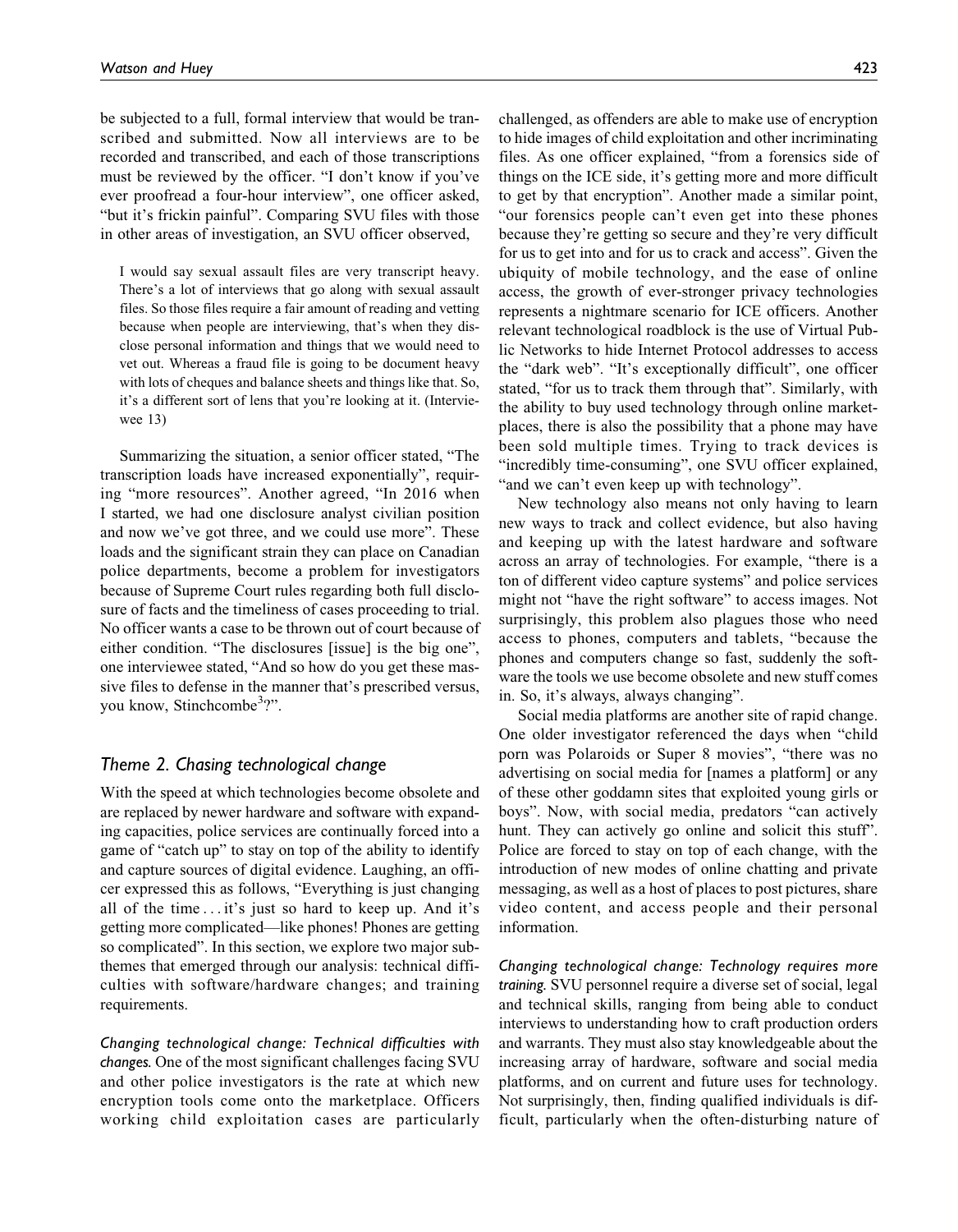some of the work is factored in. Because it is incredibly rare to find someone with all of the technical skills necessary for the role, once individuals are selected to fill a spot in SVU, particularly in the area of ICE, they must begin a set of training courses. As one senior officer explained of a new person in his section, "I think she's got about four or five courses that she needs to take before she's qualified to do her UC [undercover] stuff on the computer". These courses are offered in other cities, which means officers are away and "files just keep piling up".

Even when courses are available, and police officers are able to take them, there was a feeling that the rate of technological change means "you're constantly behind the eight ball, for sure". Another officer put the matter succinctly, "I think we may need better training to try to keep up with the trends".

## *Theme 3. Technology can only do so much*

Anyone who has ever watched an episode of CSI might be left thinking that forensic technology can accomplish some fairly amazing things, such as quickly matching fingerprints at a crime scene to those of a perpetrator stored in a national database. The reality is that database searches are typically only used to narrow down a set of possible matches, and that the final match is done through manual assessments performed by Ident officers (Huey, 2010). In short, a lot of specialized policing—including SVU-related work—still requires manual labor.

While the above point is reflected directly and indirectly in some of the comments regarding transcription, it was most noticeably observed by two officers reflecting on the handling and sorting of digital evidence. One noted that despite the development of "concept software" that allows for a computer to sort through thousands and thousands of images, to more quickly identify those that have features of child exploitation, "[but] you still have those forensic officers that are having to sort through those images". In the case where raw data from a cell phone was dumped to produce a terabyte of information, first a tech person, and then an officer on light duties had to be assigned to manually sort through the volume of evidence on the accused's iPhone because it was not in a form that was searchable by software. "It's all ones and zeros" and "because of the seriousness of the offense, we had to go through it. It took months and months".

## *Theme 4. Technology requires more explanation*

Whereas police officers are forced to keep up with pace of technological change in order to conduct their investigations, a couple of those interviewed observed a noticeable lack of similar knowledge among some Crown prosecutors

and judges. Thus, getting a warrant approval, for example, can place an additional burden on officers to articulate thoroughly in laypersons' terms what technologies are involved, how they were used and how police will secure evidence from them. As one SVU investigator explained, "Especially for older judges where technology is not their first language. They need to understand what you're talking about and that's a skill in there. You need to be able to make them understand what you're saying with language".

Another officer laughed and said, "I think nine times out of ten the judges don't understand". Using DNA warrants in the early 2000s as an example, he related the following story:

I remember going and this judge had never written a DNA warrant. And you had to go into chambers and sit down with a judge. Talk about intimidating. And he's asking me like all these questions, and I'm like, "he doesn't have a clue". I was trying to find things to look at to help me with the wording ... like he is not up on this because it's new. (Interviewee 5)

The need to educate other officers of the court on new and different technologies, and the techniques used to collect digital or other evidence from them, is not just about educating judges in chambers, it also has a tangible effect on report writing. Another officer advised, "You have to explain more and it takes longer. So, what was 15 pages when I started, might be 20 or 25 now because you've got more things that you're trying to explain".

## **Conclusions and discussion**

[The internet] has just really expanded the ability of people that are inclined to commit sex crimes. It's just opened up the world to them now and the ability of police to be a detective ... it's much more challenging. And it's even more challenging once detected, to be able to capture that evidence, attribute to a person, and present it in court. (Interviewee 12)

Technology has, independent of any other factors, added a new layer of complexity to police investigations, particularly over the past decade. Increases in complexity can be attributed to an increase in the volume of (mostly electronic) evidence, including increased number of codified electronic-related offences, the scale of offending involving technology platforms and methods, elevated variety of the types of technology, and the investigative steps required to manage and report on this evidence. Changes in technology occur frequently, making it difficult for police officers, police agencies and the justice system as a whole to keep up in an effective way. With each technological change comes increased difficulty in being able to access electronic evidence due to such things as encryption. Ongoing training is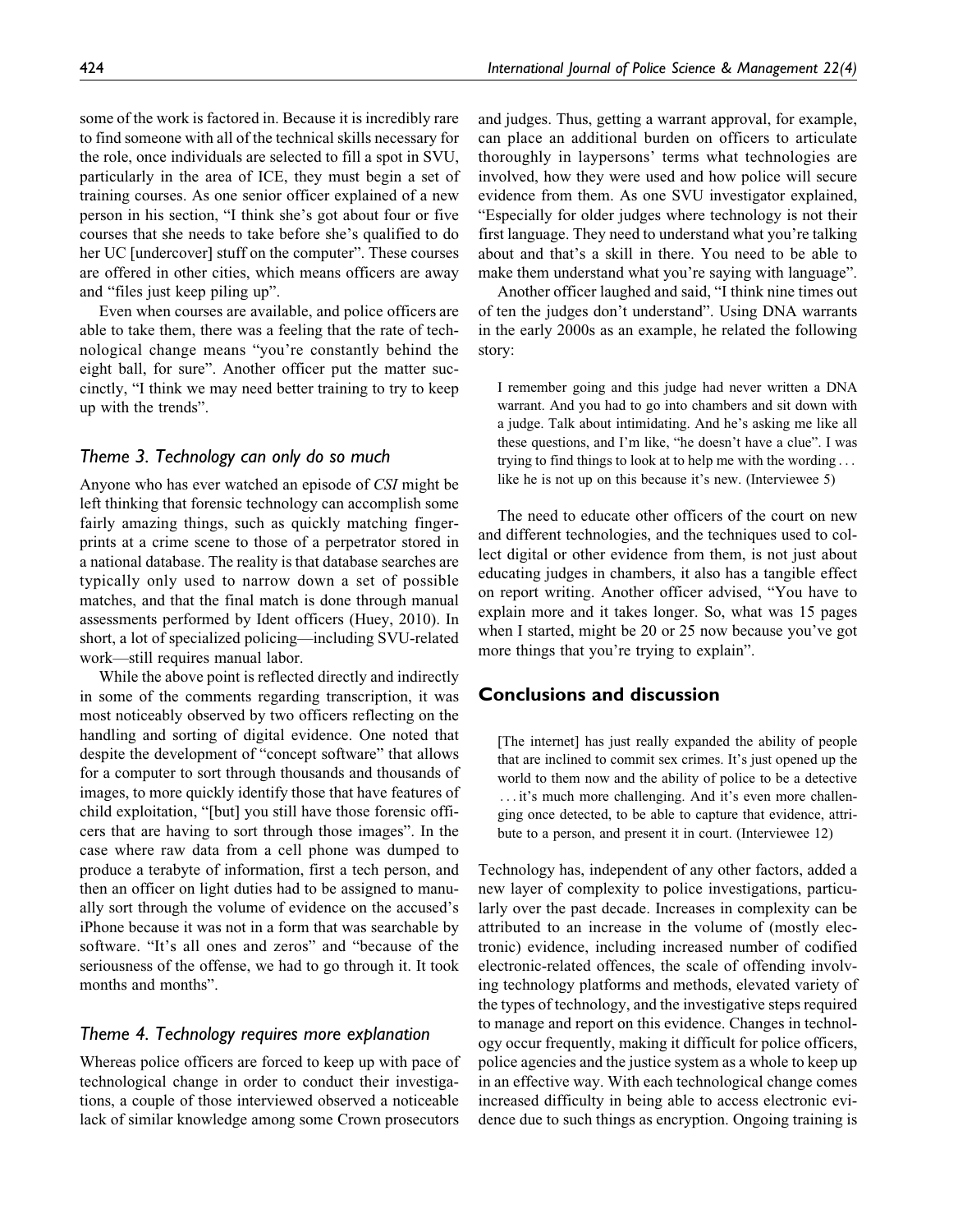required, and rarely can a single investigator hope to possess the necessary skills to effectively navigate each stage of the investigative process. Although technology can be used to assist investigators, it can only do so much and be so effective. Manual investigation remains the cornerstone of the investigative process. Although technology is a challenge for police investigators, explaining technological evidence to prosecutors and judges is necessary. Without their understanding, successful prosecutions are extremely difficult to secure as electronic evidence can be easily misunderstood.

Although exploratory in nature, there are several important practical and policy implications of this study. These include the need for improved resourcing, better training, and recognition of the need for increased specialization within policing.

Our interviewees described a situation in which a huge increase in the volume of digital evidence in sex crime cases has not been met with an equal increase in resources and staffing for digital forensic and tech crime units. Additionally, as Marissa expressed, there is a need for broader organizational change and training to allow all officers to deal with this evidence to some extent (Dodge et al., 2019). The under-resourcing of digital forensics units and digital training for police officers is well documented within the broader policing literature (Vincze, 2016). Researchers show that these shortcomings, in combination with the huge amount of digital information now involved in many criminal cases, result in backlogs that considerably lengthen the timelines of many investigations (Vincze, 2016). We find these shortcomings have particular impacts in sex crime units wherein—as discussed above—preexisting relationships between most victims and offenders result in high levels of digital communication to sort through and—as discussed below—victims are particularly at risk of revictimization due to the shortcomings (e.g., lengthy investigations and delayed trials) of the criminal justice system (Dodge et al., 2019).

Recognizing that increasing levels of digital evidence in sex crime cases have not been met with adequate human and material support, many officers report attempting "to train themselves" to deal with this evidence, particularly that tied to social media sites. As training cannot be readily established for every new technological application and would become obsolete in a matter of months, officers who are more equipped to teach themselves or learn informally from other officers are identified as best able to keep up with the digital turn in policing. Many asserted that they would like to have more training on how to find and properly handle digital evidence. Some mentioned requesting technology-related investigative courses, and others who had received training on internet evidence analysis, cell phone forensics, and network investigative techniques

mentioned that the training needed to be completed more frequently to keep up with constantly changing technology. Officers also mentioned, however, that often overburdened sex crime units do not have enough officers to allow for frequent absences for training. Yet it may be necessary to prioritize this training, as many officers assert that the most difficult part of modern sexual assault investigations is keeping up with the rapid rate of technological change (Dodge et al., 2019).

Police members' remarks identified a number of potential causes of qualitative overload. These include unclear guidelines associated with collating evidence, limited professional development opportunities and hiring inexperienced staff. Reducing qualitative overload would involve providing training, as knowledge deficiency is fundamental to the qualitative overload process. Provision of ICEspecific training is a form of organizational support, signaling that the organization understands their professional needs and values their work. ICE investigators receiving organizational support in the form of training report better occupational well-being (Krause, 2009). Furthermore, acquiring ICE-specific skills meets a fundamental human need for competence which should enhance intrinsic motivation (Ryan and Deci, 2000). Intrinsically motivated ICE investigators appear to be more resilient than extrinsically motivated investigators (Krause, 2009). According to the Job Demands–Resources (JD–R) model, training is motivational and a coping resource (Demerouti and Bakker, 2011). Participants' comments suggest various sources of quantitative overload. For example, examining hard drives to establish ownership of files is time-consuming, as is cataloging each individual item for use in court. Courts impose tight time frames and waiting for responses from collaborative partners causes delays. When an investigator is temporarily reassigned, their ICE work remains undone, increasing the backlog of ICE cases. There are signs of role conflict (experienced when attempting to meet two or more incompatible demands) and role ambiguity (when responsibilities and objectives are unclear) (Glazer and Beehr, 2005). These appear related to the combination of quantitative overload and lack of established guidelines. Participant comments suggest that role conflict and role ambiguity manifest as difficulty prioritizing between tasks. Role ambiguity and role conflict have been negatively associated with work engagement and perceived organizational support and positively associated with burnout (M Powell et al., 2014).

The results of this project suggest that with the increased influence of technology associated with police investigations, a move away from the generalist approach to policing, which involves officers moving among several areas of specialty or focus throughout their individual careers, is necessary. Instead, an approach where investigators can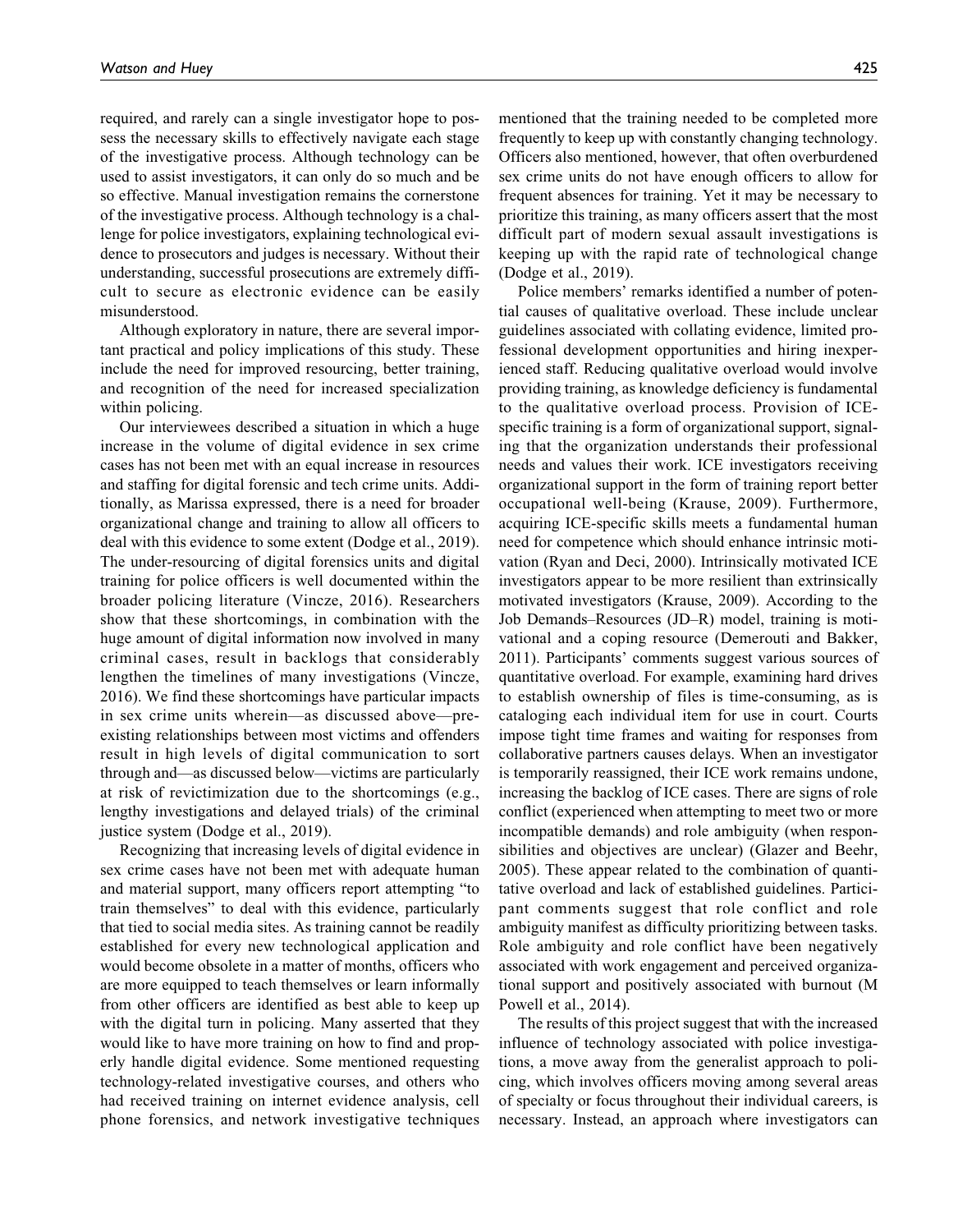learn and utilize specialized knowledge in highly technical criminal investigations over a longer period may be preferable. This approach may improve an officer's ability to closely monitor the evolution of crime and the evolving legal requirements, and then adjust the associated criminal investigative techniques, leading to more successful investigations.

As with all studies, this research is not without limitations. Although we have focused on the challenges associated with the increase of technology-based evidence in modern investigations, we also acknowledge that for some type of crime, technology can be the source of evidence that would not have been available in the past. Future research could focus on the benefits of new technology-based evidence sources that now exist in many criminal investigations.

We recognize also that our sample size, although appropriate for exploratory research of this nature, is insufficient for abstracting greater generalizations and that significantly more work—on a national scale—is required. Further, a complete assessment of the change in complexity in police sex crimes investigations is challenged by the lack of robust baseline data. Specifically, it appears that increased complexity requires additional investments of investigators' time to complete various investigative steps. However, the steps are required in a particular case and the complexity of the individual steps themselves, appear to be unique to each case. This makes establishing complexity for an "average" case is virtually impossible to establish retrospectively. Future research should also seek to establish methods to capture baseline data in preparation for future comparisons as the investigative processes continue to evolve.

#### **Declaration of conflicting interests**

The author(s) declared no potential conflicts of interest with respect to the research, authorship, and/or publication of this article.

#### **Funding**

The author(s) disclosed receipt of the following financial support for the research, authorship, and/or publication of this article: This research was funded by a grant from the Social Sciences and Humanities Research Council of Canada.

## **ORCID iD**

Laura Huey <https://orcid.org/0000-0003-2508-9542>

#### **Notes**

- 1. To preserve respondent anonymity, given the small sample size, we have randomly changed interviewee gender.
- 2. We note the decision to use a manual coding technique was made based on two considerations: the relatively small volume of data; and the desire of the third researcher to immerse herself more fully in material she had not herself collected.

3. Stinchcombe refers to the Supreme Court of Canada decision in R. v. Stinchcombe [1991] 3 SCR 326. This case is generally considered a precedent-setting case regarding the prosecution (Crown Counsel)'s obligations with regard to disclosure of case information related to criminal investigations.

### **References**

- Bissias G, Levin B, Liberatore M, Lynn B, Moore J, Wallach H and Wolak J (2016) Characterization of contact offenders and child exploitation material trafficking on five peer-to-peer networks. Child Abuse & Neglect 52(2): 185–199.
- Braun V and Clarke V (2006) Using thematic analysis in psychology. Qualitative Research in Psychology 3(2): 77–101.
- Broseus J, Rhumorbarbe D, Morelato M, Staehli L and Rossy Q (2017) A geographical analysis of trafficking on a popular darknet market. Forensic Science International 277(1): 88–102.
- Burruss G, Holt T and Wall-Parker A (2018) The hazards of investigating internet crimes against children: digital evidence handlers' experiences with vicarious trauma and coping behaviors. American Journal of Criminal Justice 43(4): 433–447.
- Demerouti E and Bakker AB (2011) The job demands-resources model: Challenges for future research. SA Journal of Industrial Psychology 37(2): 1–9.
- Dodge A, Spencer D, Ricciardelli R and Ballucci D (2019) "This isn't your father's police force": digital evidence in sexual assault investigations. Australian & New Zealand Journal of Criminology 52(4): 499–515.
- Glazer S and Beehr TA (2005) Consistency of implications of three role stressors across four countries. Journal of Organizational Behavior 26(5): 467–487.
- Henry N and Powell A (2015) Embodied harms: gender, shame and technology-facilitated sexual violence. Violence Against Women 21(6): 758–779.
- Henry N, Flynn A and Powell A (2015) Policing image-based sexual abuse: stakeholder perspectives. Police Practice and Research 19(6): 565–581.
- Huey L (2010) 'I've seen this on CSI': Criminal investigators' perceptions about the management of public expectations in the field. Crime, Media, Culture 6(1): 49–68.
- Krause M (2009) Identifying and managing stress in child pornography and child exploitation investigators. Journal of Police and Criminal Psychology 24(1): 22–29.
- McLaughlin T (2015) Parent's worst nightmare:' Lund victim's mom. Toronto Sun. Available at: [https://torontosun.com/2015/](https://torontosun.com/2015/05/27/parents-worst-nightmare-lund-victims-mom/wcm/3b75ed96-43c1-412f-a292-2f4207da54bc) [05/27/parents-worst-nightmare-lund-victims-mom/wcm/3](https://torontosun.com/2015/05/27/parents-worst-nightmare-lund-victims-mom/wcm/3b75ed96-43c1-412f-a292-2f4207da54bc) [b75ed96-43c1-412f-a292-2f4207da54bc](https://torontosun.com/2015/05/27/parents-worst-nightmare-lund-victims-mom/wcm/3b75ed96-43c1-412f-a292-2f4207da54bc) (accessed 17 December 2019).
- O'Reilly N (2011) Hamilton Police find thousands of child porn images. Hamilton Spectator. Available at: [https://www.the](https://www.thespec.com/news-story/2223861-hamilton-police-find-thousands-of-child-porn-images/) [spec.com/news-story/2223861-hamilton-police-find-thou](https://www.thespec.com/news-story/2223861-hamilton-police-find-thousands-of-child-porn-images/) [sands-of-child-porn-images/](https://www.thespec.com/news-story/2223861-hamilton-police-find-thousands-of-child-porn-images/) (accessed 17 December 2019).